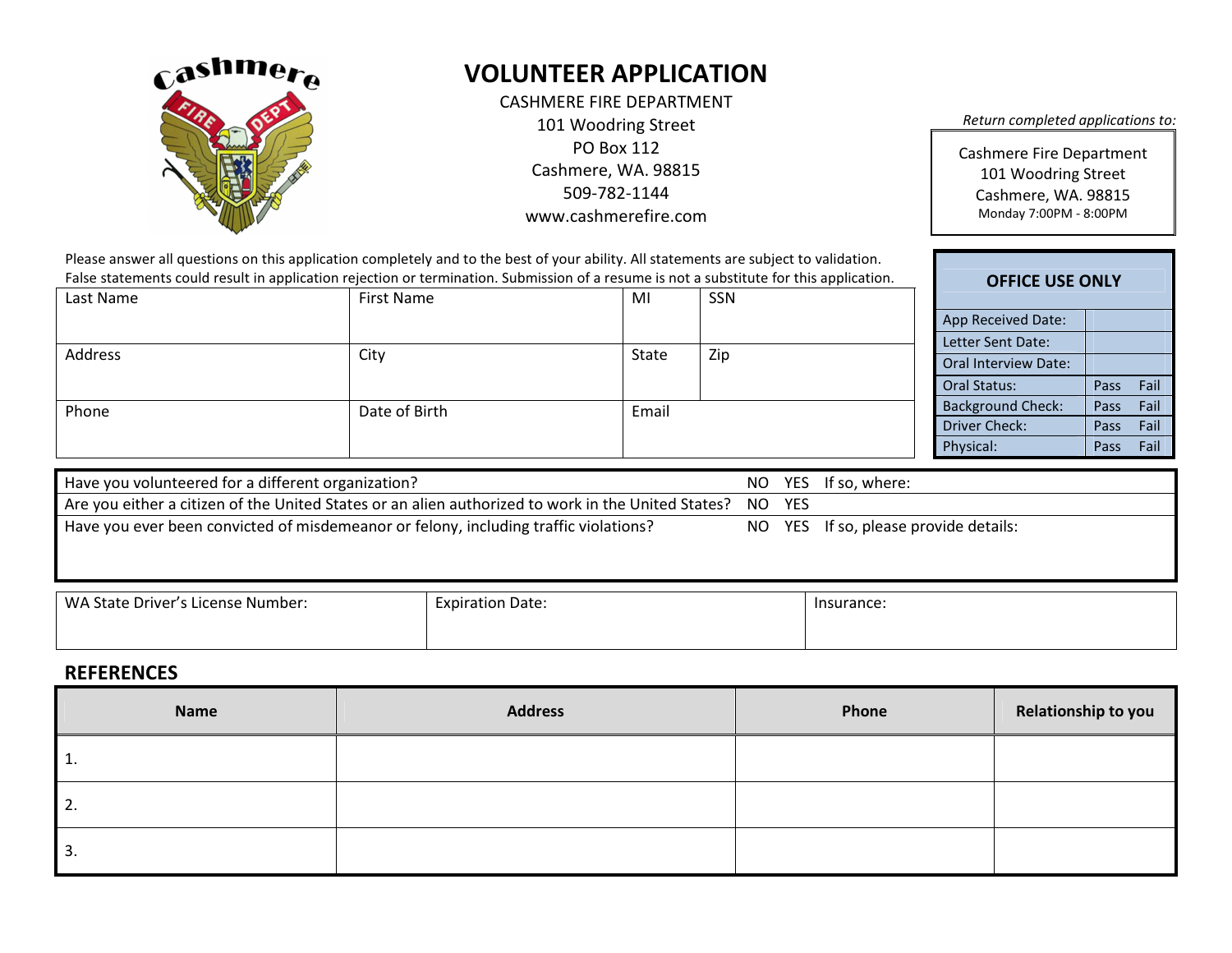#### EDUCATION AND TRAINING

|                         | <b>School Name and Location</b>                                                   | <b>Years Attended</b> | <b>Did You</b><br>Graduate? | <b>Major Subjects and Degrees</b> |
|-------------------------|-----------------------------------------------------------------------------------|-----------------------|-----------------------------|-----------------------------------|
| High<br>School          |                                                                                   |                       |                             |                                   |
| College /<br>University |                                                                                   |                       |                             |                                   |
| Graduate<br>School      |                                                                                   |                       |                             |                                   |
| Other<br>Education      |                                                                                   |                       |                             |                                   |
|                         | Licenses and Certifications:                                                      |                       |                             |                                   |
|                         | Other skills you possess that would be a benefit to the Cashmere Fire Department: |                       |                             |                                   |
|                         |                                                                                   |                       |                             |                                   |

## EMPLOYMENT HISTORY

| <b>Company Name</b>                 | <b>Address</b> | Phone | <b>Start Date</b> | <b>End Date</b> |
|-------------------------------------|----------------|-------|-------------------|-----------------|
| $\mathbf{1}$ .                      |                |       |                   |                 |
| Duties and Responsibilities:        |                |       |                   |                 |
| 2.                                  |                |       |                   |                 |
| <b>Duties and Responsibilities:</b> |                |       |                   |                 |
| 3.                                  |                |       |                   |                 |
| <b>Duties and Responsibilities:</b> |                |       |                   |                 |